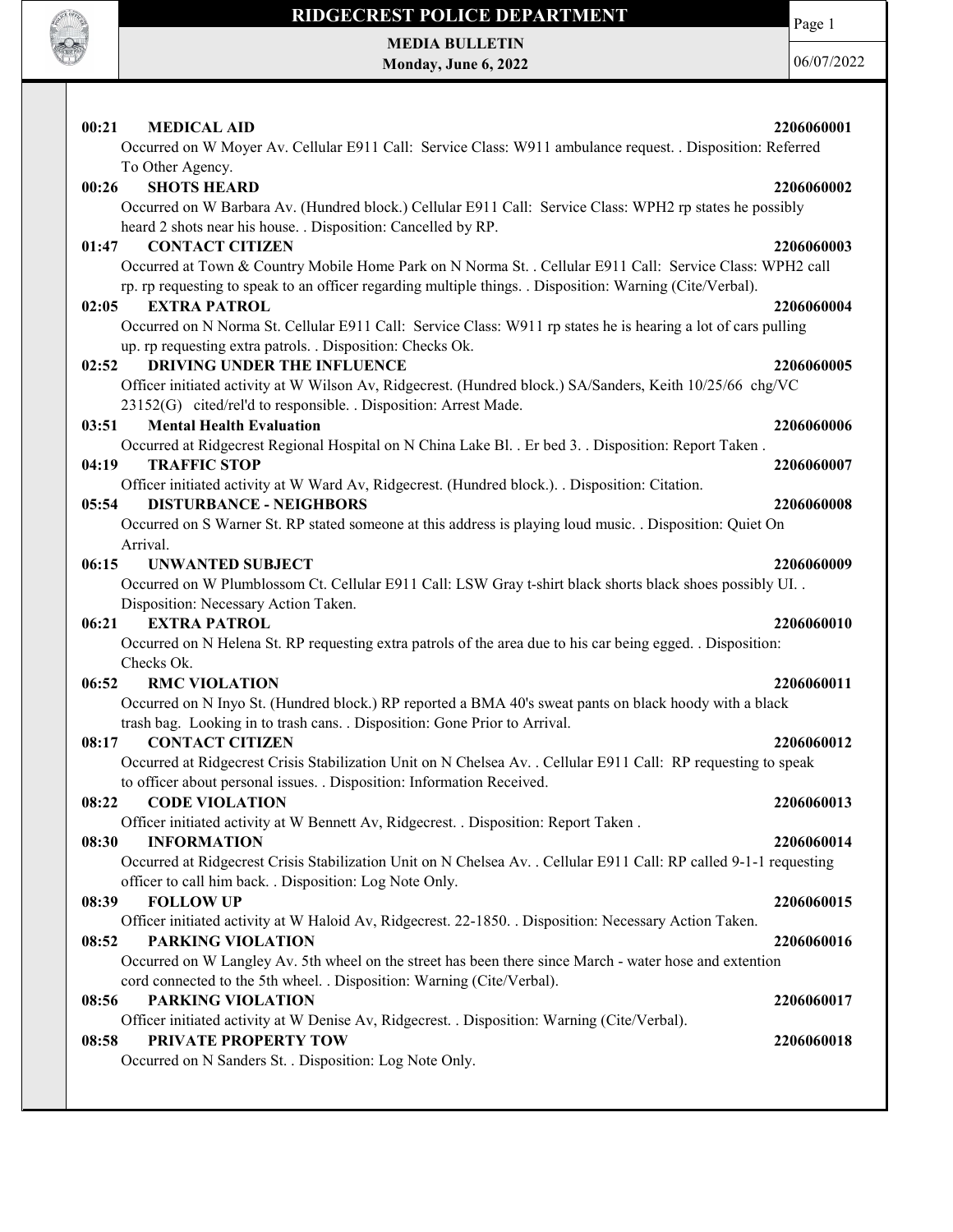

Page 2

MEDIA BULLETIN Monday, June 6, 2022

| 09:07<br><b>FOLLOW UP</b>                                                                                    | 2206060019 |
|--------------------------------------------------------------------------------------------------------------|------------|
| Officer initiated activity at Town & Country Mobile Home Park, N Norma St, Ridgecrest. . Disposition:        |            |
| Negative Contact.                                                                                            |            |
| <b>WELFARE CHECK</b><br>09:09                                                                                | 2206060020 |
| Occurred at S Sunland St/E California Av. WMA keeps running back and forth in the street-wearing a black     |            |
| shirt and shorts /seems like he is throwing things at cars as they go by. . Disposition: Gone On Arrival.    |            |
| 09:13<br><b>PETTY THEFT</b>                                                                                  | 2206060021 |
| Occurred at Travel Suites Hotel on S China Lake Bl. . Cellular E911 Call: RP stated someone took her         |            |
| medication. . Disposition: Log Note Only.                                                                    |            |
| <b>CPS REFERRAL</b><br>09:17                                                                                 | 2206060022 |
| Occurred at City Of Ridgecrest on W California Av. . 0584-8463-0013256. . Disposition: Report Taken.         |            |
| <b>THEFT OF IDENTIFICATION</b><br>10:07                                                                      | 2206060023 |
| Occurred at City Of Ridgecrest on W California Av. . CALL RP//states someone is using her information to     |            |
| retreive money from her bank account here at alta one/rp lives out of state now. . Disposition: Negative     |            |
| Contact.                                                                                                     |            |
| 10:14<br><b>FOLLOW UP</b>                                                                                    | 2206060024 |
| Occurred on W Bennett Av. . Disposition: Necessary Action Taken.                                             |            |
| 10:20<br><b>ACO CALL</b>                                                                                     | 2206060025 |
| Occurred on N Peg St. Rp states a dog has been howling of and on since saturday and the owners having        |            |
| done anything about it. . Disposition: Log Note Only.                                                        |            |
| <b>CONTACT CITIZEN</b><br>10:43                                                                              | 2206060026 |
| Occurred at City Of Ridgecrest on W California Av. . RP in the lobby has a DVRO. . Disposition: Necessary    |            |
| Action Taken.                                                                                                |            |
| <b>VEHICLE RELEASE</b><br>10:48                                                                              | 2206060027 |
| Occurred at City Of Ridgecrest on W California Av. . Veh release 22-1847. . Disposition: Necessary Action    |            |
| Taken.                                                                                                       |            |
| 10:53<br><b>EMBEZZLED VEHICLE</b>                                                                            | 2206060028 |
| Occurred at American Loan Masters on W Inyokern Rd. . rp states a rented veh has not been returned. .        |            |
| Disposition: Information Provided.                                                                           |            |
| 11:04<br><b>WELFARE CHECK</b>                                                                                | 2206060030 |
| Occurred on W Coronado Av. Rp states an employee has not showed up to work and they havent been able to      |            |
| get ahold of her /rp would like callback with dispo. . Disposition: Checks Ok.                               |            |
| <b>STOLEN VEHICLE REPORT</b><br>11:05                                                                        | 2206060031 |
| Occurred at Walmart Supercenter on E Bowman Rd. . RP advised that someone stole her 2014 Ford Fiesta from    |            |
| the WalMart parking lot. Theft occurred within the last hour and a half. RP does not have license plate      |            |
| available. . Disposition: Unfounded.                                                                         |            |
| <b>ACO CALL</b><br>11:05                                                                                     | 2206060032 |
| Occurred at E Upjohn Av/S Sunland St. Rp states there is a loose black dog running in the area/DOT           |            |
| westbound on upjohn. . Disposition: Log Note Only.                                                           |            |
| <b>PARKING VIOLATION</b><br>11:09                                                                            | 2206060033 |
| Occurred on N Traci Ln. Camping trailer in the street- has been there for about 3 months. . Disposition:     |            |
| Necessary Action Taken.                                                                                      |            |
| <b>FOLLOW UP</b><br>11:20                                                                                    | 2206060034 |
| Officer initiated activity at W Bennett Av, Ridgecrest. N1 advised subjects they have to be out of the red   |            |
| tagged residence at 1500 hours. . Disposition: Necessary Action Taken.                                       |            |
| 911 HANG UP<br>11:30                                                                                         | 2206060035 |
| Occurred at City Of Ridgecrest on W California Av. . Received 911 call. Could hear talking in background and |            |
| then hung up. Attempted call back and there was no answer. . Disposition: Log Note Only.                     |            |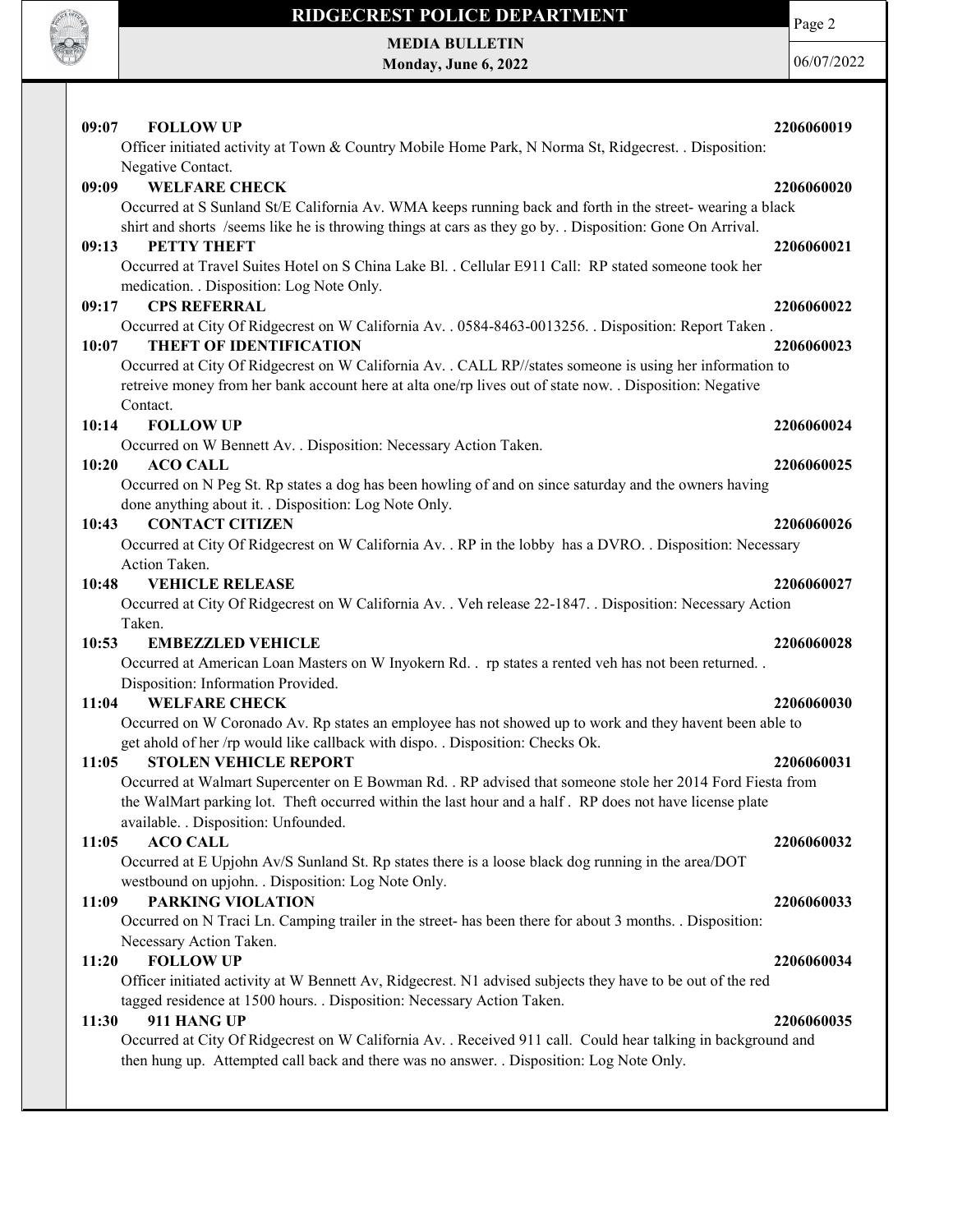

MEDIA BULLETIN Monday, June 6, 2022 Page 3

| 11:41<br><b>CONTACT CITIZEN</b>                                                                                                                                                                                                          | 2206060036 |
|------------------------------------------------------------------------------------------------------------------------------------------------------------------------------------------------------------------------------------------|------------|
| Occurred at City Of Ridgecrest on W California Av. . RP has questions regarding a recent 20002 case. .<br>Disposition: Information Provided.                                                                                             |            |
| <b>CONTACT CITIZEN</b><br>11:42                                                                                                                                                                                                          | 2206060037 |
| Occurred on W Bennett Av. RP STATING THAT SUBJECT CAME UP TO RPS TRUCK AND PUSHED DOOR<br>CLOSED ON HIM AND ATTEMPTED TO HIT THE RP, LEFT IN GREEN DODGE 4 WD UNKN DIRECTION,<br>RP REQUESTING 10-21. Disposition: Information Provided. |            |
| 11:55<br><b>UNWANTED SUBJECT</b>                                                                                                                                                                                                         | 2206060038 |
| Occurred on W Bennett Av. RP advises someone is there removing property that isnt allowed to be there<br>Disposition: Log Note Only.                                                                                                     |            |
| 12:16<br><b>INFORMATION</b>                                                                                                                                                                                                              | 2206060039 |
| Occurred at City Of Ridgecrest on W California Av. . Info from CLETS. . Disposition: Log Note Only.                                                                                                                                      |            |
| <b>PARKING VIOLATION</b><br>12:20                                                                                                                                                                                                        | 2206060040 |
| Occurred at 760 Fitness on S China Lake Bl. . RP STATING THAT A VEHICLE IS BLOCKING THE ROADWAY.                                                                                                                                         |            |
| . Disposition: Necessary Action Taken.<br><b>MEDICAL AID</b>                                                                                                                                                                             |            |
| 12:22<br>Occurred on S Greenlawn St. Cellular E911 Call: EMS Request. . Disposition: Referred To Other Agency.                                                                                                                           | 2206060041 |
| STOLEN VEHICLE IN PROGRESS/JUST OCC<br>12:34                                                                                                                                                                                             | 2206060042 |
| Occurred on E Parkview Av. RP stated she went outside and her car is missing                                                                                                                                                             |            |
| 12:48<br>PROPERTY DAMAGE ONLY TC                                                                                                                                                                                                         | 2206060043 |
| Occurred at Saddas Eastridge Market on E Ridgecrest Bl. . Car vs delivery truck/no injuries/vehs located in the<br>parking lot, owners of vehs are standing by for an officer. . Disposition: Log Note Only.                             |            |
| 12:49<br><b>EMBEZZLEMENT</b>                                                                                                                                                                                                             | 2206060044 |
| Occurred at Desert Valleys Federal Credit Union on E Ward Av. Disposition: Report Taken.                                                                                                                                                 |            |
| <b>INFORMATION RECEIVED</b><br>12:52                                                                                                                                                                                                     | 2206060045 |
| Occurred on Sunset Ave. . Disposition: Log Note Only.                                                                                                                                                                                    |            |
| 13:00<br><b>DISTURBANCE - SUBJECT</b>                                                                                                                                                                                                    | 2206060046 |
| Occurred at Town & Country Mobile Home Park on N Norma St. . Cellular E911 Call: RP stated theres a<br>mexican guy accross the street who wants to fight him. Blue button up short sleeve shirt blue jeans boots                         |            |
| Disposition: Information Provided.<br><b>DECEASED PERSON</b><br>13:23                                                                                                                                                                    | 2206060047 |
| Occurred on S Gateway Bl. Cellular E911 Call: RP stated he believes his dad has passed away. . Disposition:                                                                                                                              |            |
| Report Taken.                                                                                                                                                                                                                            |            |
| <b>CONTACT CITIZEN</b><br>13:36                                                                                                                                                                                                          | 2206060048 |
| Occurred at City Of Ridgecrest on W California Av. . RP REQUESTING 10-21 FROM WC REGARDING 22-1418.<br>. Disposition: Information Provided.                                                                                              |            |
| <b>MEDICAL AID</b><br>13:48                                                                                                                                                                                                              | 2206060049 |
| Occurred on E California Av. Cellular E911 Call: EMS Request. . Disposition: Referred To Other Agency.                                                                                                                                   |            |
| <b>CONTACT CITIZEN</b><br>14:07                                                                                                                                                                                                          | 2206060050 |
| Occurred on N Sahara Dr. Cellular E911 Call: 4 yo walked outside can not find him. . Disposition: Information<br>Received.                                                                                                               |            |
| <b>CONTACT CITIZEN</b><br>14:12                                                                                                                                                                                                          | 2206060051 |
| Occurred at City Of Ridgecrest on W California Av. . Contact in the lobby regarding case 22-1140. .                                                                                                                                      |            |
| Disposition: Information Received.                                                                                                                                                                                                       |            |
| <b>CONTACT CITIZEN</b><br>14:38                                                                                                                                                                                                          | 2206060052 |
| Occurred at City Of Ridgecrest on W California Av. . Rp would like to talk to an officer about his mother. .<br>Disposition: Information Provided.                                                                                       |            |
|                                                                                                                                                                                                                                          |            |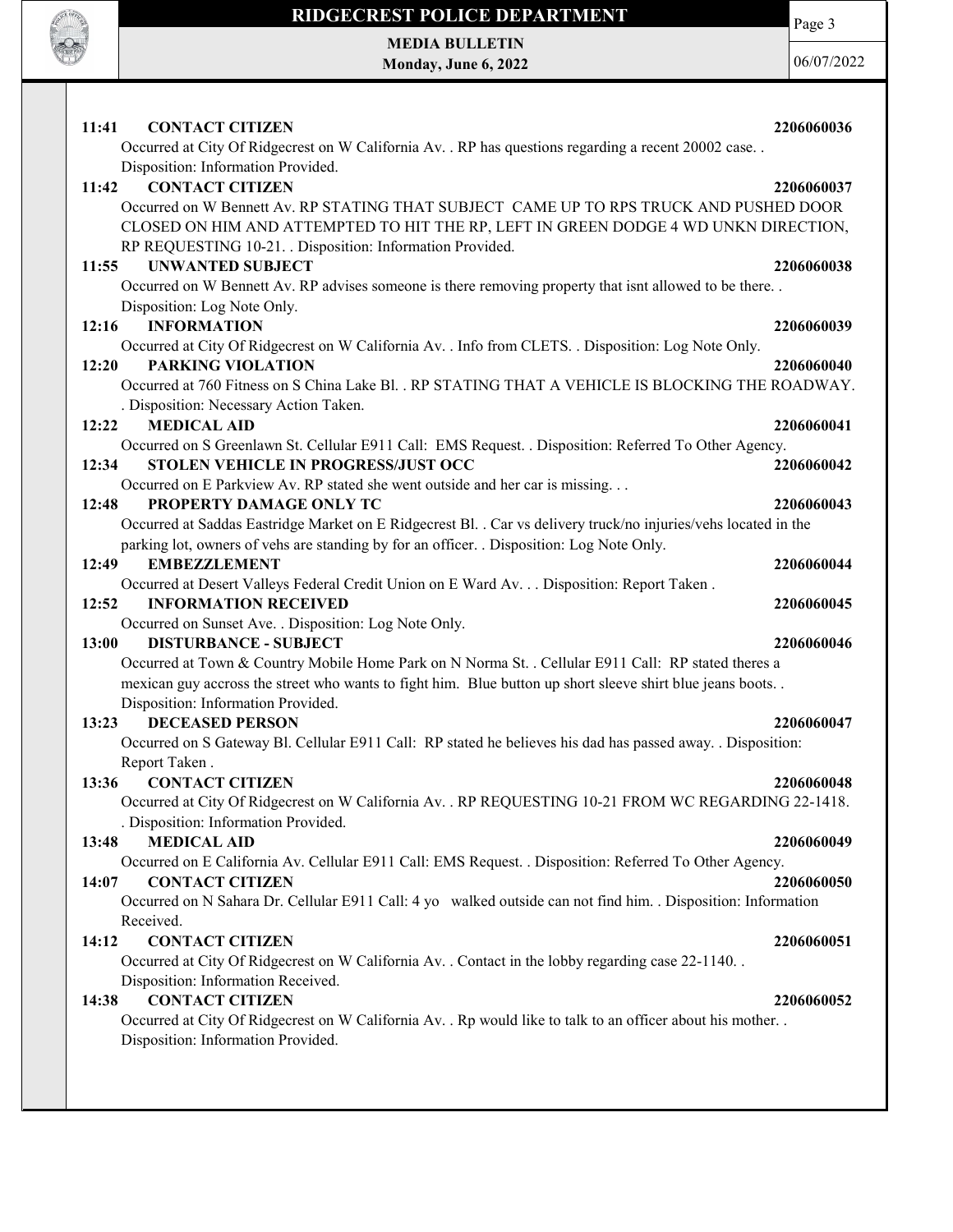

Page 4

MEDIA BULLETIN Monday, June 6, 2022

| 14:40<br><b>ACO CALL</b>                                                                                                                                       | 2206060053 |
|----------------------------------------------------------------------------------------------------------------------------------------------------------------|------------|
| Occurred on N Sanders St. Dogs in the house keep barking-RP was advised that ACO is closed on Mondays. .                                                       |            |
| Disposition: Animal Control Handled.                                                                                                                           |            |
| <b>CONTACT CITIZEN</b><br>14:50                                                                                                                                | 2206060054 |
| Occurred at City Of Ridgecrest on W California Av. . RP has questions about court cases. . Disposition:<br>Information Provided.                               |            |
| <b>CIVIL PROBLEM</b><br>15:10                                                                                                                                  | 2206060055 |
| Occurred on S Gateway Bl. Tom Dominguez is pounding on the door yelling to let him in. . Disposition: Civil                                                    |            |
| Problem.                                                                                                                                                       |            |
| 15:13<br><b>CONTACT CITIZEN</b>                                                                                                                                | 2206060056 |
| Occurred at City Of Ridgecrest on W California Av. . CALL RP//would like a call from P4 regarding her                                                          |            |
| husbands dads vehicle. . Disposition: Information Provided.                                                                                                    |            |
| 911 HANG UP<br>15:18                                                                                                                                           | 2206060057 |
| Occurred at City Of Ridgecrest on W California Av. . Cellular E911 Call: No answer on call back. . Disposition:                                                |            |
| Log Note Only.                                                                                                                                                 |            |
| <b>DISTURBANCE - MUSIC</b><br>15:28                                                                                                                            | 2206060058 |
| Occurred on N Sierra View St. Loud music from neighbors house. . Disposition: Quiet On Arrival.                                                                |            |
| 15:29<br><b>LOST PROPERTY</b>                                                                                                                                  | 2206060059 |
| Occurred at City Of Ridgecrest on W California Av. . RP in the lobby wants to report a lost Passport. .                                                        |            |
| Disposition: Information Provided.                                                                                                                             |            |
| <b>FOLLOW UP</b><br>15:40                                                                                                                                      | 2206060060 |
| Officer initiated activity at E Commercial Av, Ridgecrest. . Disposition: Negative Contact.                                                                    |            |
| PETTY THEFT REPORT<br>15:42                                                                                                                                    | 2206060061 |
| Occurred on W Langley Av. Rp requesting an officer meet her and the home owner at the address to take the                                                      |            |
| report/rp states the neighbor is stealing water from the vacant house. . Disposition: Necessary Action Taken.<br><b>CONTACT CITIZEN</b><br>16:44               | 2206060062 |
| Occurred at Town & Country Mobile Home Park on N Norma St. . Rp states she would like P1 to respond to                                                         |            |
| her address to speak to a subject she was looking for. . Disposition: Necessary Action Taken.                                                                  |            |
| <b>CIVIL PROBLEM</b><br>17:05                                                                                                                                  | 2206060063 |
| Occurred on S Desert Candles St. RP states she is being mistreated by the people she lives with-wants contact                                                  |            |
| via 21. . Disposition: Counselled.                                                                                                                             |            |
| 17:44<br>911 WIRELESS CALL                                                                                                                                     | 2206060064 |
| Occurred at City Of Ridgecrest on W California Av. . Cellular E911 Call: RP requested to be transfered to Trona.                                               |            |
| . Disposition: Log Note Only.                                                                                                                                  |            |
| 18:44<br><b>CONTACT CITIZEN</b>                                                                                                                                | 2206060065 |
| Occurred at City Of Ridgecrest on W California Av. . Call rp. rp has questions regarding an RO and moving. .                                                   |            |
| Disposition: Information Provided.                                                                                                                             |            |
| <b>CIVIL PROBLEM</b><br>18:52                                                                                                                                  | 2206060066 |
| Occurred at City Of Ridgecrest on W California Av. . Call rp. rp has questions regarding a subj that is living in                                              |            |
| her grandmother's house that isn't paying any rent or anything. . Disposition: Counselled.                                                                     |            |
| <b>SUSPICIOUS PERSON</b><br>18:59                                                                                                                              | 2206060068 |
| Occurred at W Petris Av/S Norma St. Wma/6'3/180/tribal tattoo left arm/drk sunglasses/blue jeans. .                                                            |            |
| Disposition: Unable To Locate.                                                                                                                                 |            |
| 19:00<br><b>INFORMATION RECEIVED</b>                                                                                                                           | 2206060069 |
| Occurred on W Moyer Av. Misc info. . Disposition: Log Note Only.                                                                                               |            |
| <b>DISTURBANCE FIGHT</b><br>19:02                                                                                                                              | 2206060070 |
| Occurred at City Of Ridgecrest on W California Av. . Anon rp stated there were people fighting in one of the<br>driveways at the PD. . Disposition: Unfounded. |            |
|                                                                                                                                                                |            |
|                                                                                                                                                                |            |